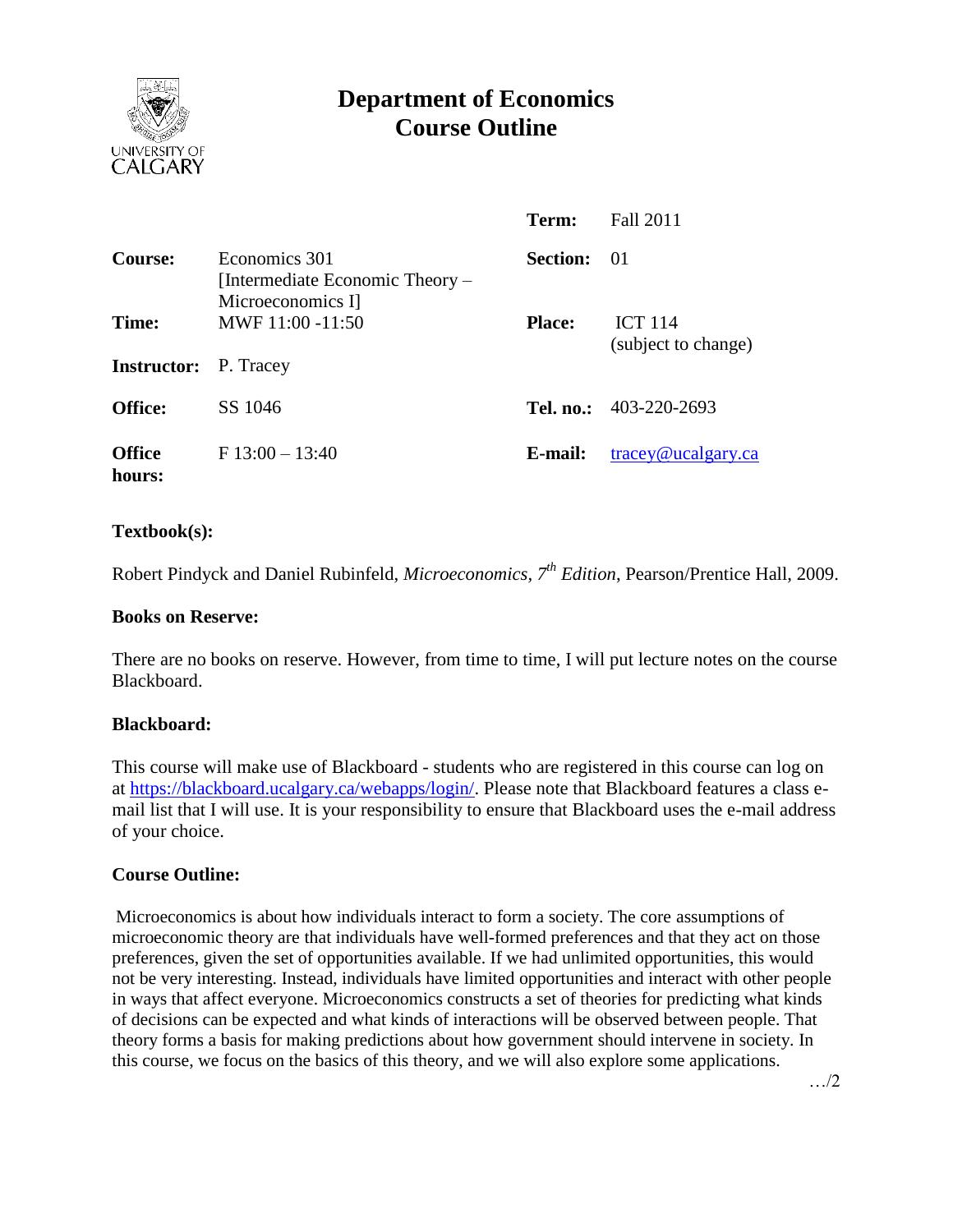We will start with consumer choice theory (Chapters 3 and parts of 16) and how those choices affect the demand for products (Chapter 4).We will then analyse the determinants of the firm's cost function (Chapters 6 and 7) and how those costs affect the firm's supply (Chapter 8). Finally, we will put supply and demand together, to obtain market equilibrium in a (perfectly) competitive market (Chapter 9). If we have time, we will also investigate the market for the firm's inputs, including labour (Chapter 14).

## **Timetable**

The material will be covered in approximately the order identified here. (Chapters that we will cover less intensively are in brackets.) Some chapters may be deleted due to time constraints.

| <b>Approximate Dates</b> | <b>Chapters/Assignments</b> |  |  |
|--------------------------|-----------------------------|--|--|
| September 12 - 15        | (1), (2)                    |  |  |
| September 19 - 30        | 3, (16 pp. 590-594)         |  |  |
| October 3 - 14           | $4$ (not 4.6)               |  |  |
| October 12               | <b>Assignment #1 due</b>    |  |  |
| October 10               | Thanksgiving                |  |  |
| October 11-November 4    | 6, 7 (not 7.6 or 7.7)       |  |  |
| November 2               | <b>Assignment #2 due</b>    |  |  |
| November 9, 14           | Review                      |  |  |
| November 10-13           | Reading break               |  |  |
| November 16              | Mid-term exam               |  |  |
| November $21 - 30$       | 8, 9                        |  |  |
| November 28              | <b>Assignment #3 due</b>    |  |  |
| December 2 - 7           | 14                          |  |  |
| December 9               | Review                      |  |  |

# **Grade Determination and Final Examination Details:**

There will be one midterm examination, worth 15% of the final grade; and three take-home assignments, each counting for 15% of the final grade. Each assignment is due at the end of the lecture on the due date. No late assignments will be accepted. Assignments may be done by groups with as many as three members per group. There will be a Registrar-scheduled final examination, lasting two hours. It will count for 40% of the total grade.

Tests and final exams are marked on a numerical (percentage) basis, then converted to letter grades. The course grade is then calculated using the weights indicated above. As a guide to determining standing, these letter grade equivalences will generally apply:

| $A+90-100$    | B $73.5 - 76.4$ C- $60 - 63.4$    |              |
|---------------|-----------------------------------|--------------|
| A $83 - 89.9$ | $B - 70 - 73.4$ $D +$             | 56.5 - 59.9  |
|               | A- $80 - 82.9$ C+ $66.5 - 69.9$ D | $50 - 56.4$  |
|               | $B+$ 76.5 - 79.9 C 63.5 - 66.4 F  | $(0 - 49.9)$ |

A passing grade on any particular component of the course is not required for a student to pass the course as a whole.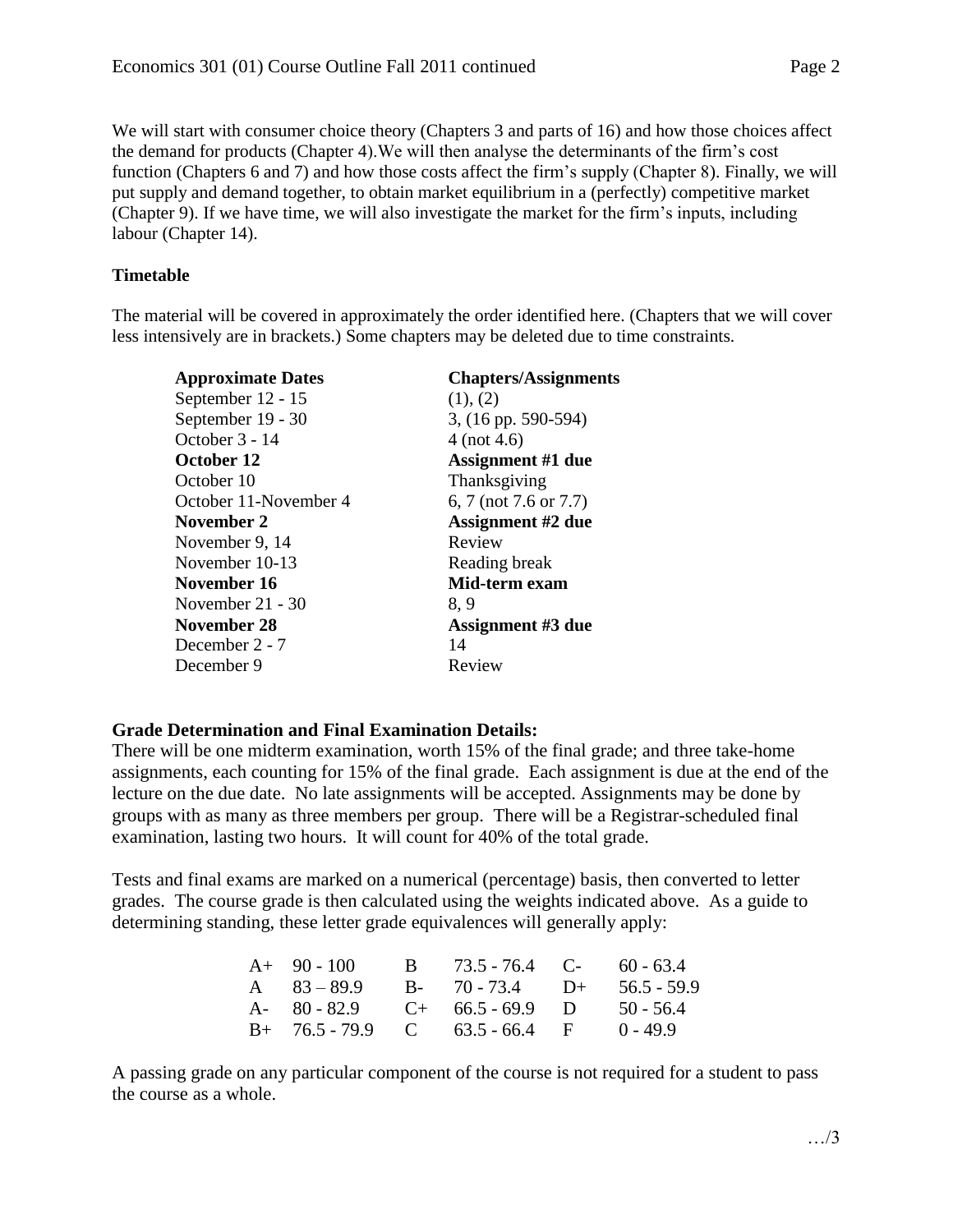The use of a non-programmable calculator during exams is permitted. The use of graphing calculators, computers, and cell phones is not permitted. Tests and exams will not involve multiple choice questions.

# **Notes:**

- 1. Students should be aware of the importance of appropriate sequencing of their courses to meet all the graduation requirements, especially in the Honours program. Honours students should complete Math 249 or 251, and Math 211 no later than the second year. This is very important because these courses are prerequisites for Economics 387/389, which in turn are prerequisites for Economics 557/559. Also, Statistics 213 should be completed no later than the third year because it is a prerequisite for Economics 315, which in turn is a prerequisite for Economics 419. We suggest that you consult the Calendar, and the brochure "Undergraduate Programs in Economics." If you still need help you should speak with a Student Adviser in the Economics Department.
- 2. Students should be aware that no "make-up" midterms will be given. Any student who finds it necessary to miss the midterm must notify the instructor in advance and produce a valid medical certificate or other required documentation in order to have the weighting adjusted. This adjustment will result in the final exam counting for 55% of the final grade and the assignments counting for 45% of the final grade.
- 3. Examinations will not be given prior to the scheduled date.
- 4. **Answers to the midterm test, the assignment and the final exam questions must make use of equations and diagrams wherever possible. Numerical questions require numerical answers.**
- 5. **Students will not be given extra time to complete tests and exams.**
- 6. Students should be aware of the academic regulations outlined in The University of Calgary Calendar.
- 7. **The use of cell phones for any purpose in class is prohibited. Computers may only be used for note-taking purposes.**
- 8. Students seeking reappraisal of a piece of graded term work should discuss their work with the instructor within 15 days of work being returned to class; however, the earliest that grades will be discussed will be two days after the return of an assignment or examination.
- 9. Students will be responsible for all material listed on the course outline, regardless of whether or not the material has been covered in class, unless the instructor notifies the class that the material will not be covered.
- 10. Please note that the following types of emails will receive no response: emails not addressed to anyone in particular; emails where the recipient's name is not spelled correctly; anonymous emails; emails which do not specify the course and section in which you are